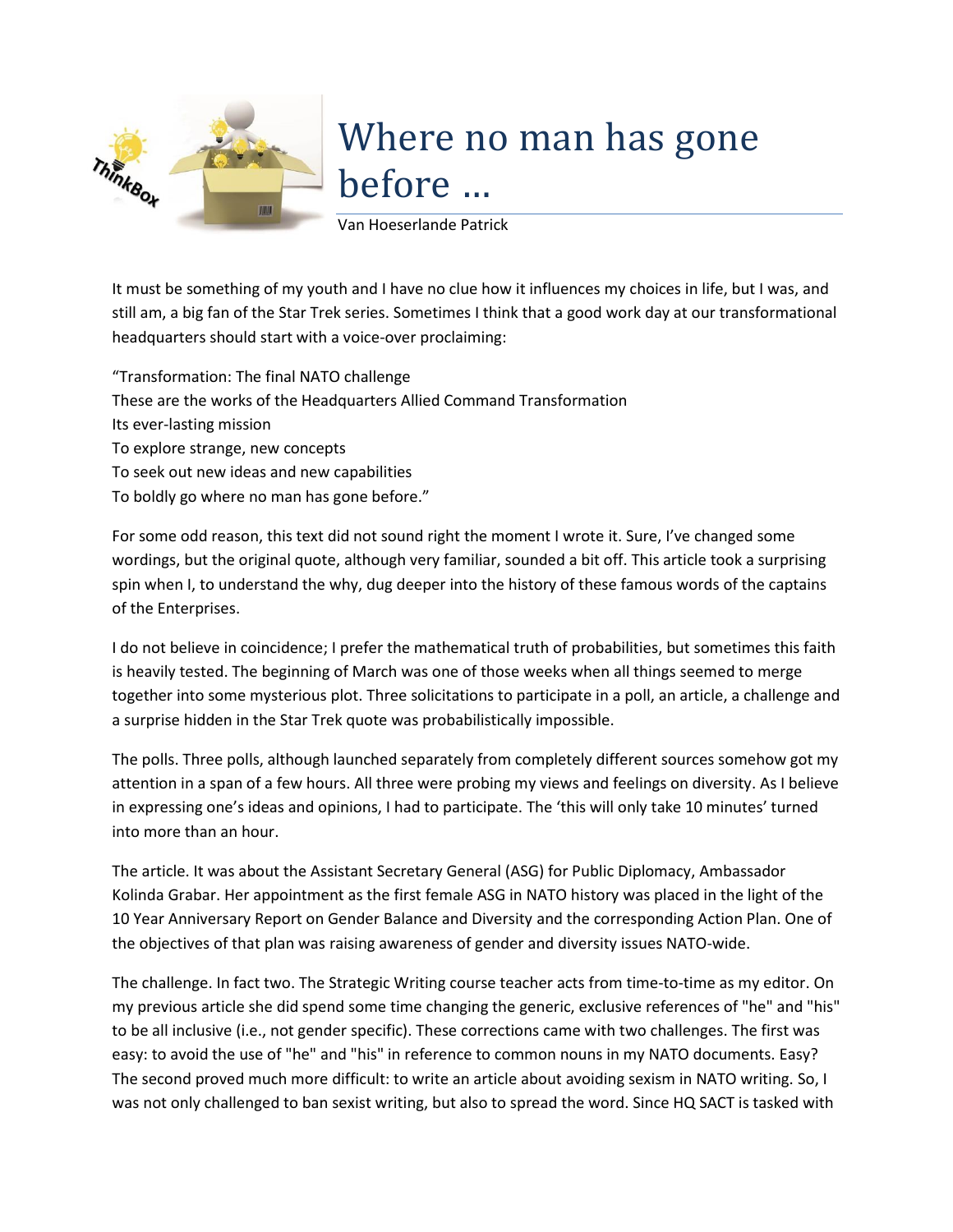transforming NATO, it seems appropriate that the impulse to avoid exclusionary language in NATO documents should come from us. To sharpen the challenge, she asked, "Would this second [challenge] require moral courage?"

All that in one week. Coincidence?

Of course I could delete or ignore the mail. But, it felt like there was no golden bridge to escape to safety. I had to take up the challenge. But considered a member of the offending party, how could I take up the glove and survive the duel?

Why even bother writing gender neutral? Well, I'm all in favour of diversity. I strongly believe that diversity is a precondition for a rich, constructive clash of ideas leading to creativity. Diversity as in different, not alike. Yes, we all have equal rights, but that does not mean that we are equal. I hope not. Diversity must result in a sparkling melting pot of different ideas, cultures, forces, approaches, thinking… It is not a grey, homogeneous bunch of people. No, it is about differences, about heterogeneity, about confrontation in a good sense. And all must feel free to express and confront. All. One group must not be subdued by another.

This means that in our expressions, in our writing we should give everyone equal rights and equal opportunity. If gender and cultural background are not significant, than why stress on it? Easy? Not really. Why? This is more than a language issue; it is a culture issue. Doing and thinking about it questions your cultural foundations. Think about a military leader and you picture a 'he' – I wonder if that is also the case with our female colleagues. No problem with that, but it shows our biased views, our internal assumptions. And when we start writing, these slip into our phrasings.

How to overcome this obstacle? Start doing something about it. First: you can read your text while paying attention to gender coloured wording. Second: ask colleagues to read your text. You will make them aware of the issue and their feedback will help you. Third: propose that colleagues read their texts while paying attention to cultural aspects. Only by focusing and acting accordingly may we spark the cultural transformation towards the diversity this HQ longs for.

Being aware is the big thing, but without practical tools we may not be able write in a non-sexist (I prefer "diversity-inspired") manner and to correct our current writing. This may require practice. Do not get frustrated when the tricks below do not work and that the only solution is to express your ideas in a completely different way. This may even be a good thing, because after rewriting them, your ideas may be better developed.

However, most of the time sexist language can be erased without completely changing the sentence. This can be achieved with the following tools (more are to be found on the internet):

 Tool 1: Try making the subject of your sentence plural. The plural includes both genders, and the sentence may retain its meaning without sounding awkward. Example: 'As a leader, he has to make decisions' becomes 'As leaders, they have to make decisions'.